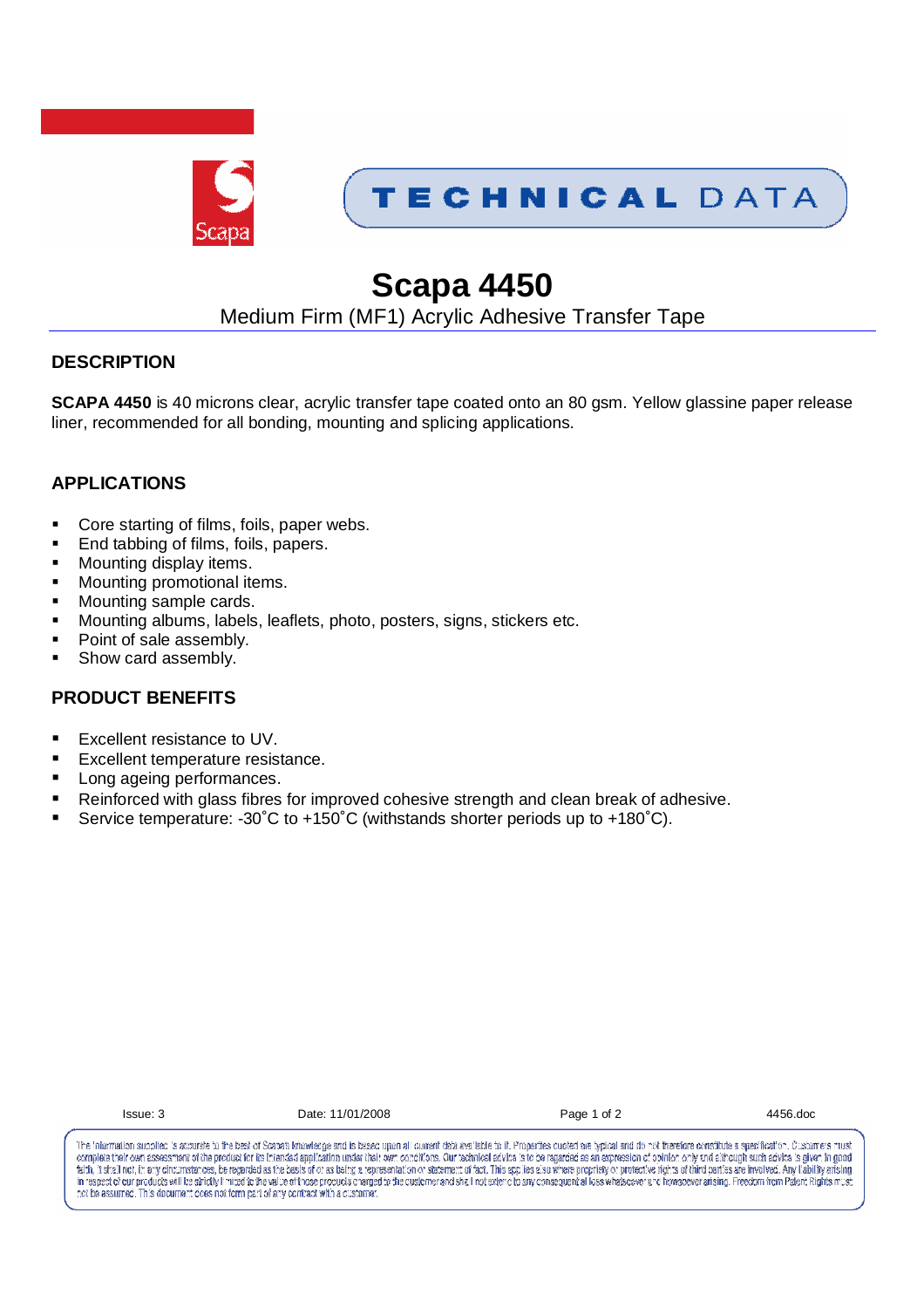#### **TECHNICAL PROPERTIES**

|                                  | Jnit           | <b>Nominal Value</b> | <b>Test Method</b> |
|----------------------------------|----------------|----------------------|--------------------|
| Adhesive film thickness          | <b>Microns</b> | 40                   | AFERA 4006         |
| Release liner Thickness          | <b>Microns</b> | 67                   | AFERA 4006         |
| Peel adhesion on stainless steel | N/cm           | 2.8                  | AFERA 4001         |

#### **STANDARD PRESENTATION**

- Roll length : 50 meters
- Roll width : 12, 19, 25, 38, 50 and 1.370mm
	- Core : 76mm Scapa Branded core
- Packaging : Plastic bags
- Color : Clear
- 

#### **RECOMMENDATIONS**

The roll should be stored flat on their cut edges in the original packaging. The product must be protected from dust, heat, moisture, direct sunlight and solvent fumes. Storage temperature between +10˚C and +30˚C. Under these conditions, the storage life of the tape in a temperature climate will be at least one year.

Surfaces should be clean, dry and free of dust, grease or other contaminants.

.

Issue : 3 Date : 11/01/2008 Page 2 of 2 4456.doc

www.scapa.com

The information supplied is accurate to the bast of Scapa's knowledge and is based upon all current data available to it. Properties pupled are typical and do not therefore constitute a specification. Customers must complete their own assessment of the product for its intended application under their own conditions. Our technical advice is to be regarded as an expression of opinion only and although such advice is given in good faith, it shall not, in any circumstances, be recarded as the basis of or as being a representation or statement of fact. This applies also where propriety or protective rights of third parties are involved. Any liability In respect of our products will be strictly limited to the value of those products charged to the customer and shall not extend to any consequential loss whatsoever and howsoever artising. Freedom from Patent Rights must in his part of the product from the entity invitable to the value of these products with a customer.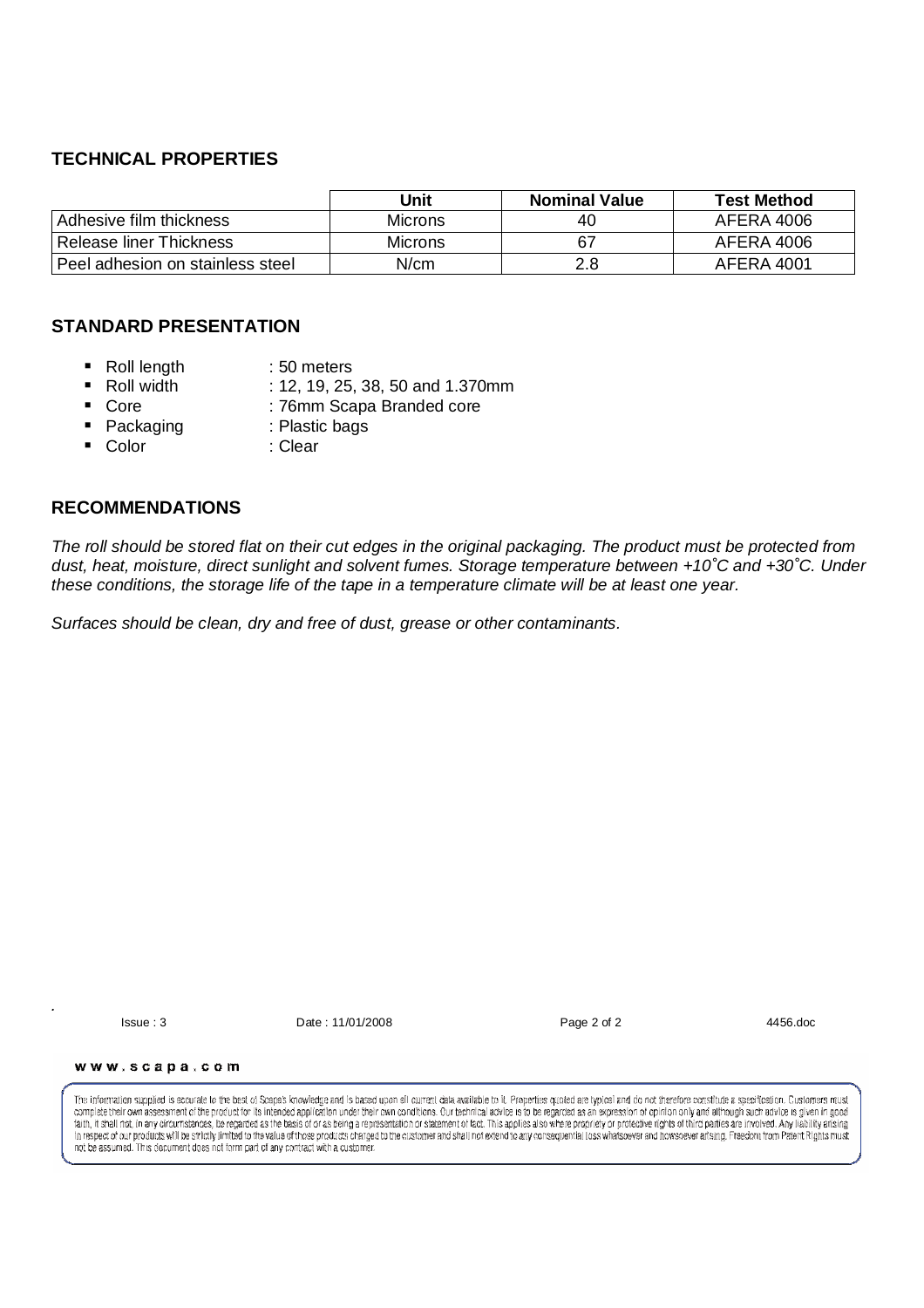

## TECHNICAL DATA

# **Scapa 4456**

### Medium Firm (MF1) Acrylic Adhesive Transfer Tape

#### **DESCRIPTION**

**SCAPA 4456** is 40 microns clear, acrylic transfer tape coated onto an 80 gsm. Yellow glassine paper release liner, reverse wound to be used in **SCAPA ATS 9014** gun dispenser, recommended for all bonding, mounting and splicing applications.

### **APPLICATIONS**

- Core starting of films, foils, paper webs.
- End tabbing of films, foils, papers.
- Mounting display items.
- Mounting promotional items.
- Mounting sample cards.
- Mounting albums, labels, leaflets, photo, posters, signs, stickers etc.
- Point of sale assembly.
- Show card assembly.

#### **PRODUCT BENEFITS**

- Excellent resistance to UV.
- Excellent temperature resistance.
- **Long ageing performances.**
- Reinforced with glass fibres for improved cohesive strength and clean break of adhesive.
- To be applied with **SCAPA ATS 9014** gun dispenser for improved efficiency.
- Service temperature: -30°C to +150°C (withstands shorter periods up to +180°C).

| ×<br>۰.<br>٠ | ٠ | ٠ |  |  |
|--------------|---|---|--|--|
|              |   |   |  |  |

Date: 11/01/2008 Page 1 of 2 4456.doc

The information supplied is accurate to the best of Scapa's knowledge and is based upon all current data available to it. Properties quoted are typical and do not therefore constitute a specification. Customers must complete their own assessment of the product for its intended application under their own conciltions. Our technical advice is to be regarded as an expression of pointon only and although such advice is given in good termined in the second statement of the state of the statement of a statement of a statement of a statement of a statement of a statement of a statement of a statement of a statement of a statement of a statement of a stat in respect of our products will be strictly limited to the value of those products charged to the dustomer and shall not siden of our consequent all loss whatsower and intersect in mesoever arising. Presdom from Patent Rig not be assumed. This decument does not form part of any contract with a customer.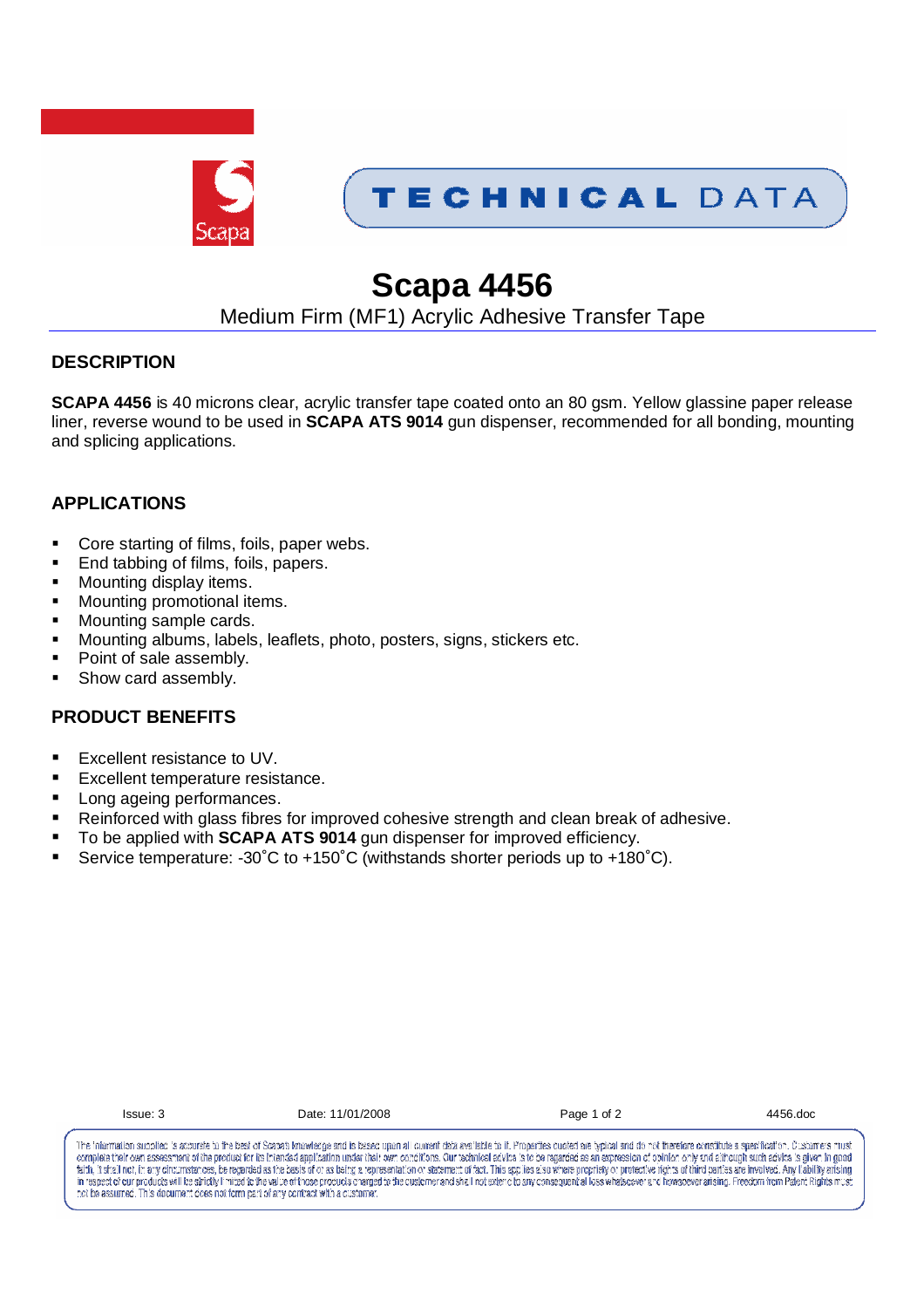#### **TECHNICAL PROPERTIES**

|                                  | Jnit           | <b>Nominal Value</b> | <b>Test Method</b> |
|----------------------------------|----------------|----------------------|--------------------|
| Adhesive film thickness          | <b>Microns</b> | 40                   | AFERA 4006         |
| <b>Release liner Thickness</b>   | <b>Microns</b> | 67                   | AFERA 4006         |
| Peel adhesion on stainless steel | N/cm           | 2.8                  | AFERA 4001         |

#### **STANDARD PRESENTATION**

- Roll length : 33 & 50 meters
- Roll width : 12 and 19 mm
	-
- Core : 25.4 mm plain plastic core ■ Packaging : Individual boxes, Scapa branded
- 
- Color : Clear
- **RECOMMENDATIONS**

The roll should be stored flat on their cut edges in the original packaging. The product must be protected from dust, heat, moisture, direct sunlight and solvent fumes. Storage temperature between +10˚C and +30˚C. Under these conditions, the storage life of the tape in a temperature climate will be at least one year.

Surfaces should be clean, dry and free of dust, grease or other contaminants.

.

Issue : 3 Date : 11/01/2008 Page 2 of 2 4456.doc

www.scapa.com

The information supplied is accurate to the best of Scepe's knowledge and is based upon all current data available to it. Properties pupled are typical and do not therefore constitute a specification. Customers must complete their own assessment of the product for its intended application under their own conditions. Our technical advice is to be regarded as an expression of opinion only and although such advice is given in good faith, it shall not, in any circumstances, be recarded as the basis of or as being a representation or statement of fact. This applies also where propriety or protective rights of third parties are involved. Any liability In respect of our products will be strictly limited to the value of those products charged to the customer and shall not extend to any consequential loss whatsoever and howsoever artising. Freedom from Patent Rights must in his part of the product from the entity invitable to the value of these products with a customer.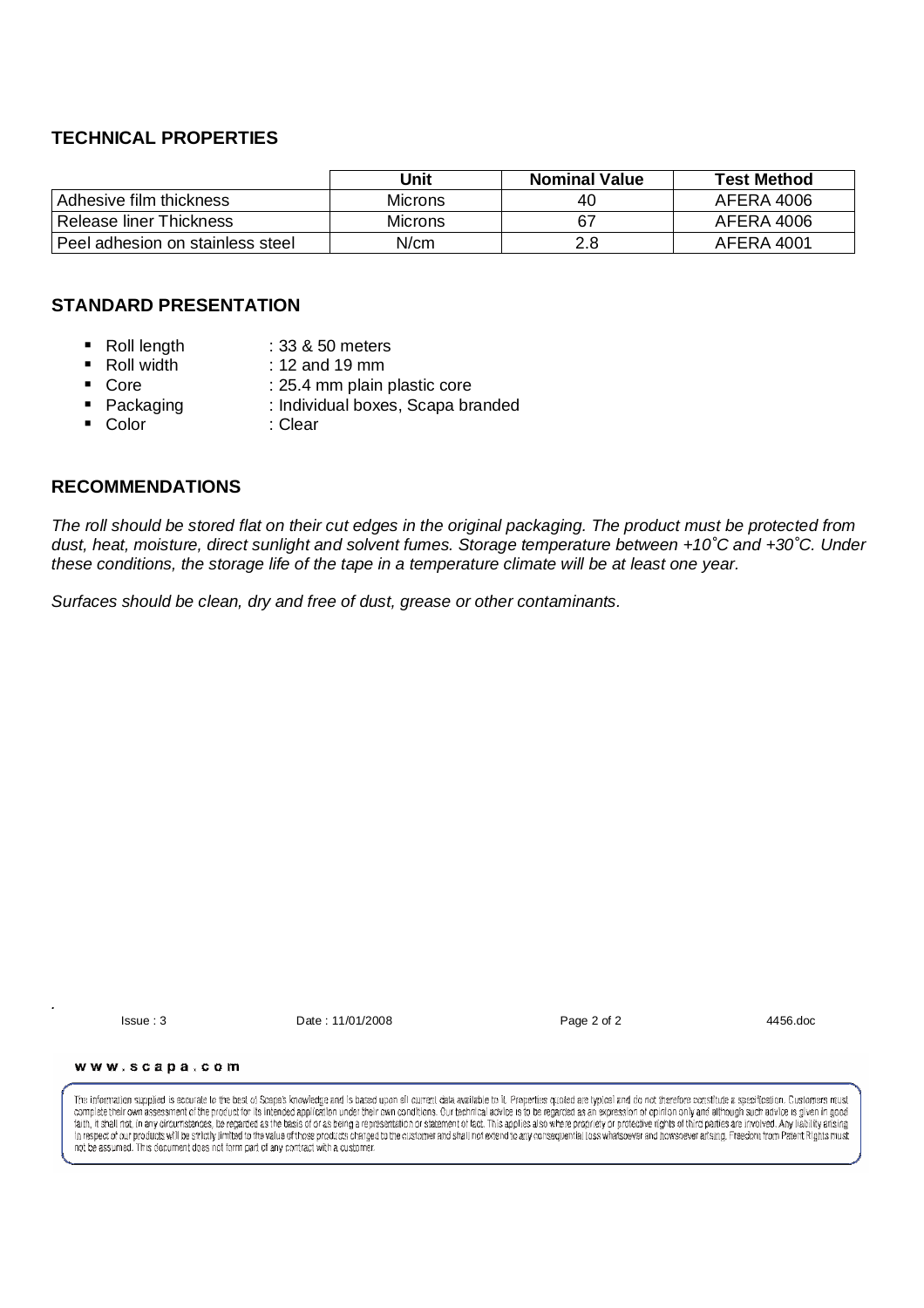



# **Scapa T002**

### Medium Firm (MF1) Acrylic Adhesive Transfer Tape

#### **DESCRIPTION**

**SCAPA T002** is a 40 microns clear acrylic transfer tape coated onto an 80gsm Yellow glassine release liner, recommended for splicing, laminating and product assembly applications.

### **APPLICATIONS**

- Flying splice of paper and cardboard
- **EXEC** Lamination onto wide variety of materials to make them self-adhesive

#### **PRODUCT BENEFITS**

- Acrylic adhesive combining good tack and peel adhesion with high cohesive strength
- Adhesive contains glass fibres for easier converting
- Good UV resistance and ageing properties
- Service temperature: -40˚C to +150˚C (180˚C short term)

| ıc<br>v.<br>۰<br>×<br>۰. |  |
|--------------------------|--|
|--------------------------|--|

Date: 11/01/2008 Page 1 of 2 T002.doc

The information supplied is accurate to the best of Scapa's knowledge and is based upon all current data available to it. Properties quoted are typical and do not therefore constitute a specification. Customers must complete their own assessment of the product for its Intended application under their own concilions. Our technical advice is to be regarded as an expression of opinion only and although such advice is given in good termined in the second statement of the state of the statement of a statement of a statement of a statement of a statement of a statement of a statement of a statement of a statement of a statement of a statement of a stat in respect of our products will be strictly limited to the value of those products charged to the dustomer and shall not siden of our consequent all loss whatsower and intersect in mesoever arising. Presdom from Patent Rig not be assumed. This decument does not form part of any contract with a customer.